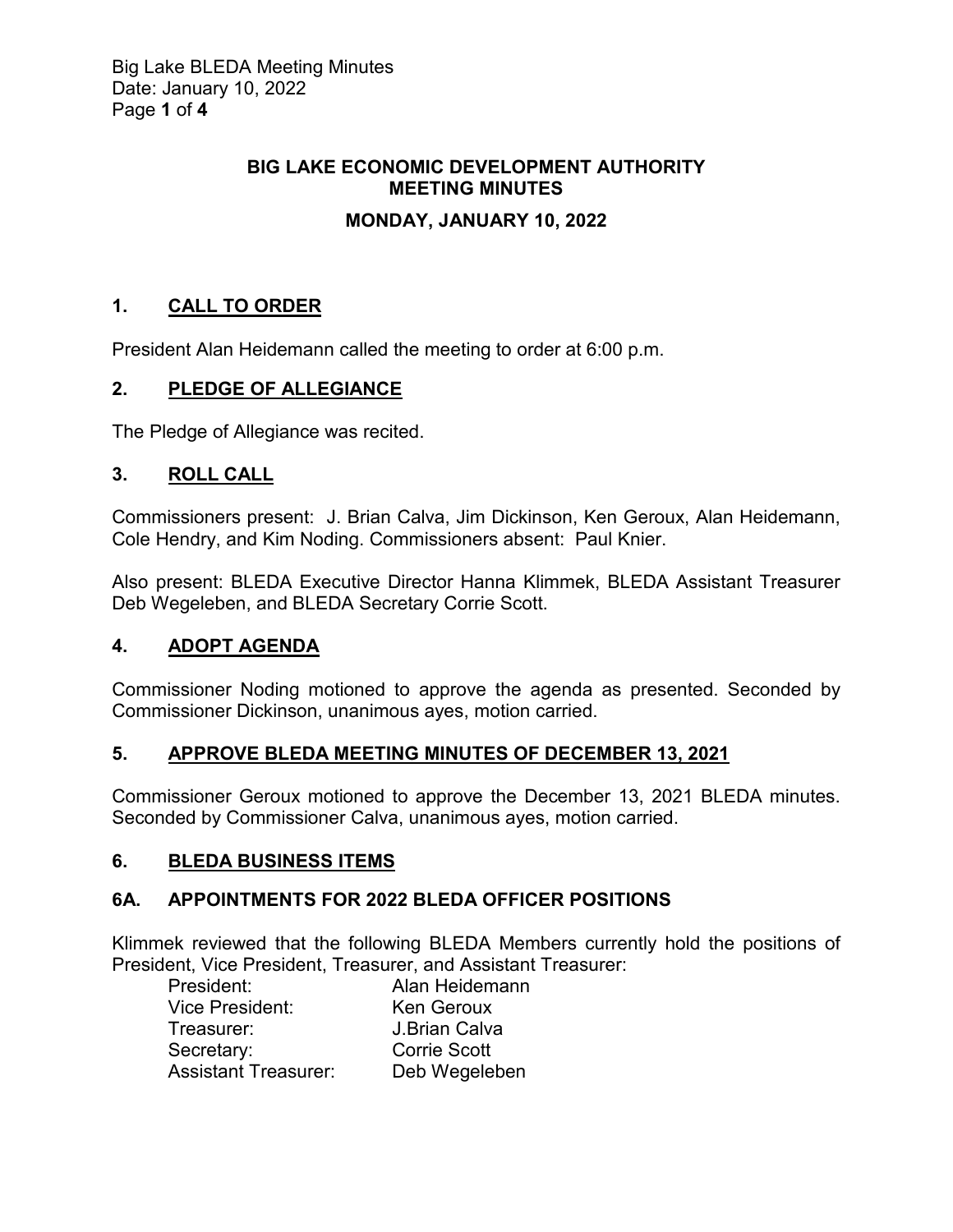Big Lake BLEDA Meeting Minutes Date: January 10, 2022 Page **2** of **4**

Klimmek asked the BLEDA Members to consider volunteering to serve as BLEDA President, Vice President, and Treasurer for 2022 or nominating another Member to serve in one of the positions.

Commissioner Dickinson motioned to recommend appointments of Heidemann as President, Geroux as Vice President, Calva as Treasurer, Scott as Secretary, and Wegeleben as Assistant Treasurer for the 2022 BLEDA positions. Seconded by Commissioner Noding, unanimous ayes, motion carried.

#### **6B. STRATEGIC PLAN – 4TH QUARTER REPORT (OCTOBER 1, 2021 – DECEMBER 31, 2021)**

Klimmek asked the BLEDA to review and make recommended changes to the BLEDA Strategic Plan in an effort to keep up with market trends and development opportunities.

Dickinson recommended changing the verbiage on page two to 'increasing BLEDA community presence' rather than 'increasing BLEDA budget.' Wegeleben stated that the levy will increase in 2024. Klimmek stated that the budget will naturally increase along with the BLEDA presence. She stated that Sherburne County is updating their strategic plan and she would like to see the BLEDA become involved. Dickinson recommended including this as an objective under the 'increasing BLEDA community presence goal.'

Klimmek recommended adding the Berndt property off of County Road 81 under 'recognizing commercially owned and industrial property.' She also recommended removing 'farmland south of Highway 10' because it is in the Township rather than City limits. She stated that staff still intends to continue to have a relationship with the property owners.

Klimmek stated that she is signed up to attend four expos/conferences this year. Calva asked which expos Klimmek is planning to attend. Klimmek listed the following conferences/expos: MNCAR, EDAM, Ehler's Public Finance Seminar, and LMC. She stated they are continuing to work on Martin Avenue and Fern Street with Options, Inc. regarding potential purchase of the old school building.

Calva asked about the former Casey's location. Klimmek stated that staff has waited about three years for the parcel to go on the market and that it is listed for \$150,000 with some purchase agreement restrictions. She stated that these restrictions include that the location cannot sell gas, tobacco products, alcohol products, or hot food. She stated that this agreement can be bought out, however. Dickinson asked if the deed restriction has been recorded. Klimmek confirmed that it has been recorded. Calva asked if coffee could be served, and offered that it could become a childcare facility. Dickinson stated that coffee isn't restricted, but alcohol is restricted. Heidemann asked if there is an environmental concern. Klimmek stated that there shouldn't be any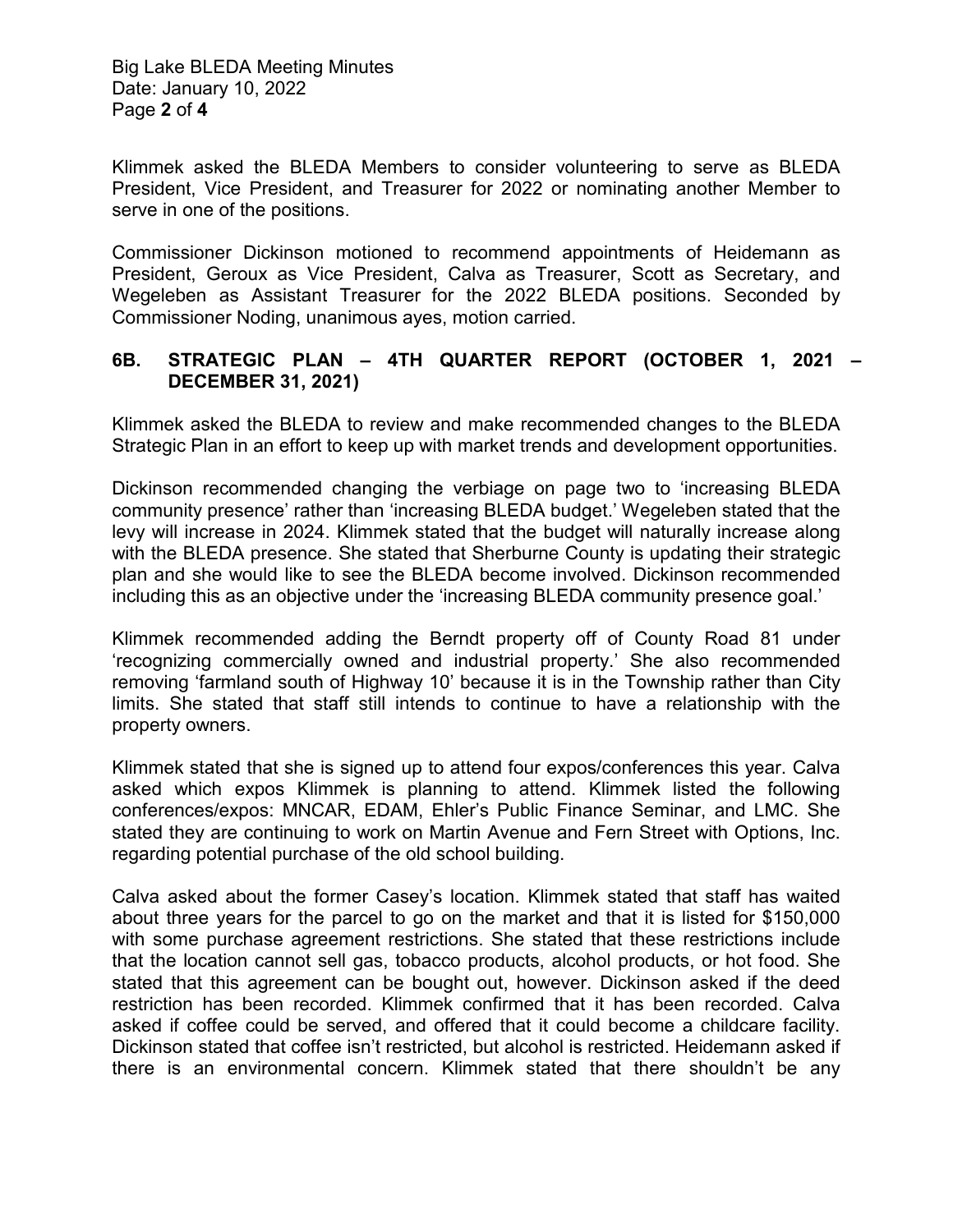Big Lake BLEDA Meeting Minutes Date: January 10, 2022 Page **3** of **4**

environmental concerns. Dickinson stated that the tanks have already been removed from the site.

Klimmek stated that there have been a lot of inquiries about 121 Foley Avenue as it has dropped to \$50,000. She stated that the property has been rezoned to R3 and most of that land is nonconforming. She asked if the Commission sees a value for that land. She stated that there are environmental concerns. Geroux asked if they are for sale. Klimmek stated that they are for sale. She stated that Bullseye Properties is including both parcels as well. Wegeleben asked what can be done with the parcels. Klimmek stated that apartments could be built there. Geroux stated that there is a railroad close to the property.

Klimmek stated that those who are calling to inquire bout 121 Foley Avenue want to use the land for storage. Dickinson asked if the land can be used for storage. Klimmek stated that the land cannot be used for storage because it is zoned for R3. Noding asked if it can be rezoned. Klimmek stated that developers can request it to be rezoned. Geroux asked when it was rezoned to R3. Klimmek stated that it was likely around 2016 or 2017. Dickinson asked about the environmental concerns. Klimmek stated that she is unsure of the exact concerns.

#### **6C. BLEDA BUDGET AND LIST OF CLAIMS**

Geroux asked why there is money budgeted for sidewalk snow removal. Wegeleben stated that there used to be a need to pay for snow removal for the land that BLEDA owns.

Klimmek asked if the BLEDA can purchase land without involving the City Council. Dickinson stated that the BLEDA has purchased land in the past without City Council approval. Wegeleben stated that the BLEDA usually notifies the Council at some point when purchasing land and that when the BLEDA sells land there needs to be a public hearing. Dickinson stated that in the past the City Council strongly encouraged the BLEDA to bond even though they did not prefer to do so.

Commissioner Dickinson motioned to accept the budget report and approve the BLEDA List of Claims for December 2021 as presented. Seconded by Commissioner Noding, unanimous ayes, motion carried.

#### **6D. COMMUNITY DEVELOPMENT DEPARTMENT UPDATE**

Klimmek discussed the status of various projects within Community Development as of January 10, 2022. This update included Housing, Commercial and Industrial, BLEDA, Planning and Zoning, Building, and Recreation and Communication.